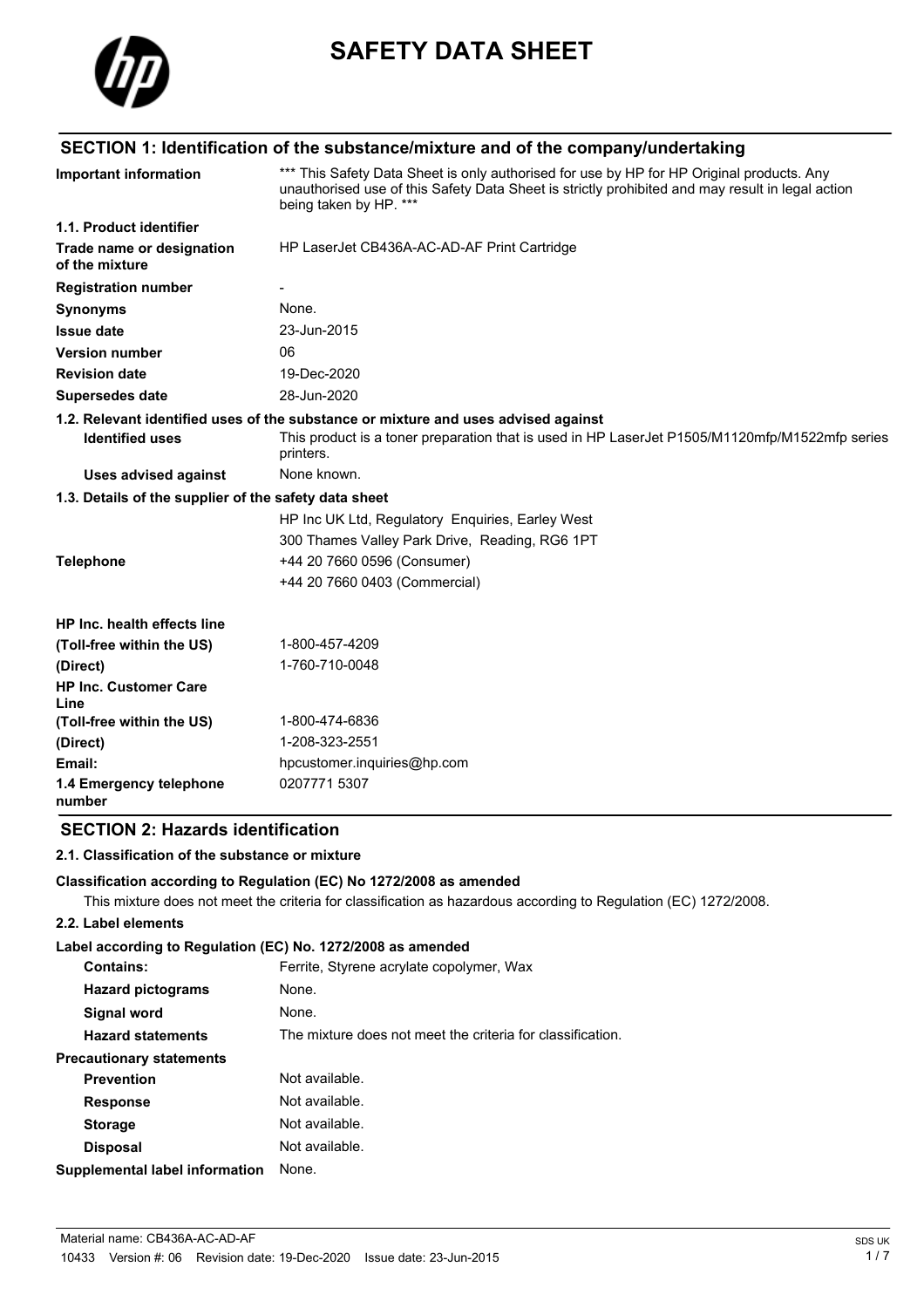None of the other ingredients in this preparation are classified as carcinogens according to ACGIH, EU, IARC, MAK, NTP or OSHA. This preparation contains no component classified as Persistent, Bioaccumulative, and Toxic (PBT) or very Persistent and very Bioaccumulative (vPvB) as defined under Regulation (EC) 1907/2006.

### **SECTION 3: Composition/information on ingredients**

#### **3.2. Mixtures**

#### **General information**

| <b>Chemical name</b>                               | %    |                          | CAS-No. / EC No. REACH Registration No. | Index No.                | <b>Notes</b> |
|----------------------------------------------------|------|--------------------------|-----------------------------------------|--------------------------|--------------|
| Styrene acrylate copolymer                         | < 55 | <b>Trade Secret</b>      | $\overline{\phantom{0}}$                | $\blacksquare$           |              |
| <b>Classification:</b><br>$\blacksquare$           |      | $\qquad \qquad$          |                                         |                          |              |
| Ferrite                                            | <45  | <b>Trade Secret</b>      | $\overline{\phantom{0}}$                | -                        |              |
| <b>Classification:</b><br>$\overline{\phantom{a}}$ |      | $\overline{\phantom{0}}$ |                                         |                          |              |
| Wax                                                | < 10 | <b>Trade Secret</b>      | $\overline{\phantom{0}}$                | $\overline{\phantom{a}}$ |              |
| <b>Classification:</b><br>$\blacksquare$           |      | $\qquad \qquad$          |                                         |                          |              |

# **SECTION 4: First aid measures**

**General information** Not available.

| 4.1. Description of first aid measures                                 |                                                                                                                                                                                                   |
|------------------------------------------------------------------------|---------------------------------------------------------------------------------------------------------------------------------------------------------------------------------------------------|
| <b>Inhalation</b>                                                      | Move person to fresh air immediately. If irritation persists, consult a physician.                                                                                                                |
| <b>Skin contact</b>                                                    | Wash affected areas thoroughly with mild soap and water. Get medical attention if irritation<br>develops or persists.                                                                             |
| Eye contact                                                            | Do not rub eyes. Immediately flush with large amounts of clean, warm water (low pressure) for at<br>least 15 minutes or until particles are removed. If irritation persists, consult a physician. |
| Ingestion                                                              | Rinse mouth out with water. Drink one to two glasses of water. If symptoms occur, consult a<br>physician.                                                                                         |
| 4.2. Most important symptoms<br>and effects, both acute and<br>delayed | Not available.                                                                                                                                                                                    |
| 4.3. Indication of any<br>immediate medical attention                  | Not available.                                                                                                                                                                                    |

# **SECTION 5: Firefighting measures**

**and special treatment needed**

| <b>SECTION 3. FIRELIGITING INCORPORT</b>                      |                                                                                                                        |
|---------------------------------------------------------------|------------------------------------------------------------------------------------------------------------------------|
| General fire hazards                                          | Not available.                                                                                                         |
| 5.1. Extinguishing media                                      |                                                                                                                        |
| Suitable extinguishing<br>media                               | CO <sub>2</sub> , water, or dry chemical                                                                               |
| Unsuitable extinguishing<br>media                             | None known.                                                                                                            |
| 5.2. Special hazards arising<br>from the substance or mixture | Like most organic material in powder form, toner can form explosive dust-air mixtures when finely<br>dispersed in air. |
| 5.3. Advice for firefighters                                  |                                                                                                                        |
| <b>Special protective</b><br>equipment for firefighters       | Not available.                                                                                                         |
| <b>Special fire fighting</b><br>procedures                    | If fire occurs in the printer, treat as an electrical fire.                                                            |
| <b>Specific methods</b>                                       | None established.                                                                                                      |

# **SECTION 6: Accidental release measures**

|                                | 6.1. Personal precautions, protective equipment and emergency procedures                                  |
|--------------------------------|-----------------------------------------------------------------------------------------------------------|
| For non-emergency<br>personnel | Minimize dust generation and accumulation.                                                                |
| For emergency responders       | Not available.                                                                                            |
| 6.2. Environmental precautions | Do not flush into surface water or sanitary sewer system. See also section 13 Disposal<br>considerations. |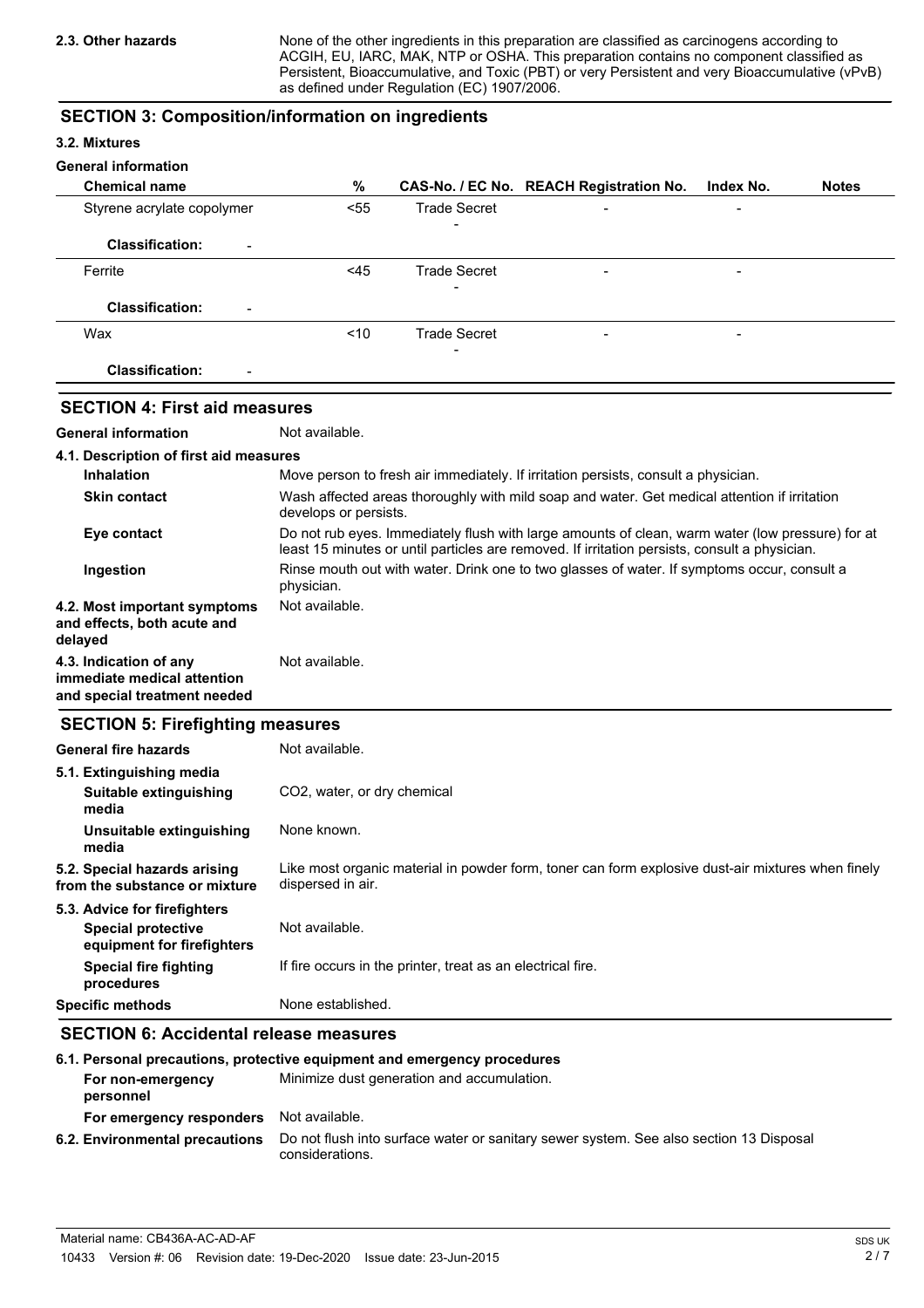| 6.3. Methods and material for<br>containment and cleaning up | Slowly vacuum or sweep the material into a bag or other sealed container. Clean remainder with a<br>damp cloth or vacuum cleaner. If a vacuum is used, the motor must be rated as dust<br>explosion-proof. Fine powder can form explosive dust-air mixtures. Dispose of in compliance with<br>federal, state, and local regulations. |
|--------------------------------------------------------------|--------------------------------------------------------------------------------------------------------------------------------------------------------------------------------------------------------------------------------------------------------------------------------------------------------------------------------------|
| 6.4. Reference to other<br><b>sections</b>                   | Not available.                                                                                                                                                                                                                                                                                                                       |

# **SECTION 7: Handling and storage**

| 7.1. Precautions for safe<br>handling                                   | Keep out of the reach of children. Avoid inhalation of dust and contact with skin and eyes. Use with<br>adequate ventilation. Keep away from excessive heat, sparks, and open flames. |
|-------------------------------------------------------------------------|---------------------------------------------------------------------------------------------------------------------------------------------------------------------------------------|
| 7.2. Conditions for safe<br>storage, including any<br>incompatibilities | Keep out of the reach of children. Keep tightly closed and dry. Store at room temperature. Store<br>away from strong oxidizers.                                                       |
| 7.3. Specific end use(s)                                                | Not available.                                                                                                                                                                        |

## **SECTION 8: Exposure controls/personal protection**

| 8.1. Control parameters                              |                                                                                                                                                                                                                                     |  |
|------------------------------------------------------|-------------------------------------------------------------------------------------------------------------------------------------------------------------------------------------------------------------------------------------|--|
| <b>Occupational exposure limits</b>                  | No exposure limits noted for ingredient(s).                                                                                                                                                                                         |  |
| <b>Biological limit values</b>                       | No biological exposure limits noted for the ingredient(s).                                                                                                                                                                          |  |
| <b>Recommended monitoring</b><br>procedures          | Not available.                                                                                                                                                                                                                      |  |
| Derived no effect levels<br>(DNELs)                  | Not available.                                                                                                                                                                                                                      |  |
| <b>Predicted no effect</b><br>concentrations (PNECs) | Not available.                                                                                                                                                                                                                      |  |
| <b>Exposure guidelines</b>                           | , 5 mg/m3 (Respirable Fraction), 3 mg/m3 (Respirable Particulate) TRGS 900 (Luftgrenzwert) - 10<br>mg/m3 (Einatembare partikel), 3 mg/m3 (Alveolengängige fraktion) UK WEL: 10 mg/m3<br>(Respirable Dust), 5 mg/m3 (Inhalable Dust) |  |
| 8.2. Exposure controls                               |                                                                                                                                                                                                                                     |  |
| <b>Appropriate engineering</b><br>controls           | Use in a well ventilated area.                                                                                                                                                                                                      |  |
|                                                      | Individual protection measures, such as personal protective equipment                                                                                                                                                               |  |
| <b>General information</b>                           | No personal respiratory protective equipment required under normal conditions of use.                                                                                                                                               |  |
| Eye/face protection                                  | Not available.                                                                                                                                                                                                                      |  |
| <b>Skin protection</b>                               |                                                                                                                                                                                                                                     |  |
| - Hand protection                                    | Not available.                                                                                                                                                                                                                      |  |
| - Other                                              | Not available.                                                                                                                                                                                                                      |  |
| <b>Respiratory protection</b>                        | Not available.                                                                                                                                                                                                                      |  |
| <b>Thermal hazards</b>                               | Not available.                                                                                                                                                                                                                      |  |
| <b>Hygiene measures</b>                              | Not available.                                                                                                                                                                                                                      |  |
| <b>Environmental exposure</b><br>controls            | Not available.                                                                                                                                                                                                                      |  |

# **SECTION 9: Physical and chemical properties**

## **9.1. Information on basic physical and chemical properties**

| Appearance                                 | Fine powder         |
|--------------------------------------------|---------------------|
| <b>Physical state</b>                      | Solid.              |
| Form                                       | solid               |
| Color                                      | Black.              |
| Odor                                       | Slight plastic odor |
| Odor threshold                             | Not available.      |
| рH                                         | Not applicable      |
| <b>Melting point/freezing point</b>        | Not available.      |
| Initial boiling point and boiling<br>range | Not applicable      |
| <b>Flash point</b>                         | Not applicable      |
| <b>Evaporation rate</b>                    | Not applicable      |
| Flammability (solid, gas)                  | Not available.      |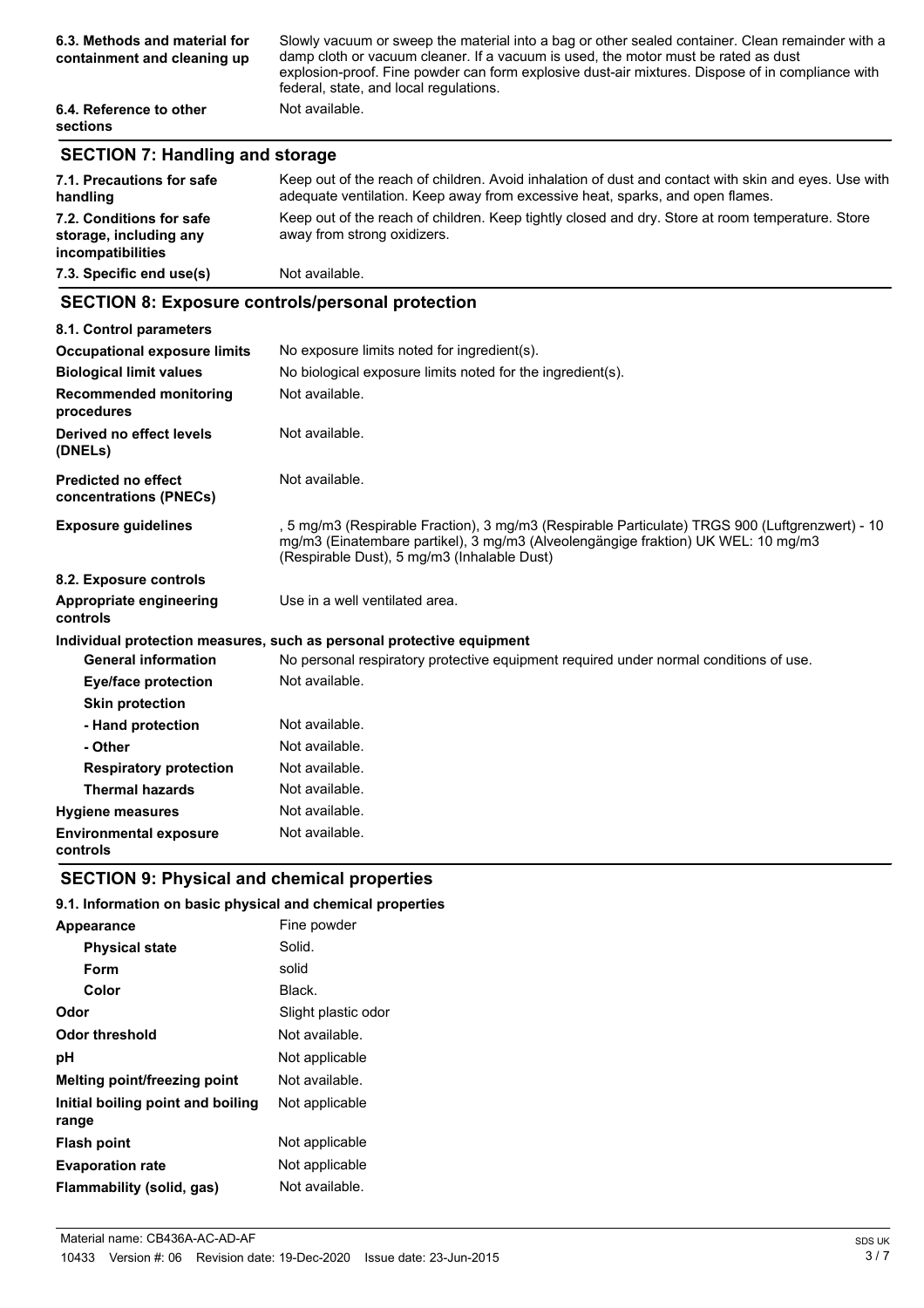#### **Upper/lower flammability or explosive limits**

| <b>ODDENTOWER HANDROMITY OF EXPIOSIVE INITIES</b> |                                                               |
|---------------------------------------------------|---------------------------------------------------------------|
| <b>Flammability limit - lower</b><br>$(\%)$       | Not flammable                                                 |
| <b>Flammability limit - upper</b><br>$(\%)$       | Not available.                                                |
| Vapor pressure                                    | Not applicable                                                |
| Vapor density                                     | Not applicable                                                |
| Solubility(ies)                                   |                                                               |
| Solubility (water)                                | Negligible in water. Partially soluble in toluene and xylene. |
| <b>Partition coefficient</b><br>(n-octanol/water) | Not available.                                                |
| <b>Auto-ignition temperature</b>                  | Not applicable                                                |
| Decomposition temperature                         | $>$ 392 °F ( $>$ 200 °C)                                      |
| <b>Viscosity</b>                                  | Not applicable                                                |
| <b>Explosive properties</b>                       | Not available.                                                |
| <b>Oxidizing properties</b>                       | No information available.                                     |
| 9.2. Other information                            |                                                               |
| Softening point                                   | 212 - 302 °F (100 - 150 °C)                                   |
| <b>Specific gravity</b>                           | $1.4 - 1.8$                                                   |

# **SECTION 10: Stability and reactivity**

| 10.1. Reactivity                            | Not available.                          |
|---------------------------------------------|-----------------------------------------|
| 10.2. Chemical stability                    | Stable under normal storage conditions. |
| 10.3. Possibility of hazardous<br>reactions | Will not occur.                         |
| 10.4. Conditions to avoid                   | Imaging Drum: Exposure to light         |
| 10.5. Incompatible materials                | Strong oxidizers                        |
| 10.6. Hazardous<br>decomposition products   | Carbon monoxide and carbon dioxide.     |

# **SECTION 11: Toxicological information**

# General information **Not** available.

| Information on likely routes of exposure              |                                                                                                                                                          |  |  |
|-------------------------------------------------------|----------------------------------------------------------------------------------------------------------------------------------------------------------|--|--|
| <b>Inhalation</b>                                     | Under normal conditions of intended use, this material is not expected to be an inhalation hazard.                                                       |  |  |
| <b>Skin contact</b>                                   | Contact with skin may result in mild irritation.                                                                                                         |  |  |
| Eye contact                                           | Contact with eyes may result in mild irritation.                                                                                                         |  |  |
| Ingestion                                             | Ingestion is not a likely route of exposure.                                                                                                             |  |  |
| <b>Symptoms</b>                                       | Not available.                                                                                                                                           |  |  |
| 11.1. Information on toxicological effects            |                                                                                                                                                          |  |  |
| <b>Acute toxicity</b>                                 | Based on available data, the classification criteria are not met.                                                                                        |  |  |
| Skin corrosion/irritation                             | Based on available data, the classification criteria are not met.                                                                                        |  |  |
| Serious eye damage/eye<br>irritation                  | Based on available data, the classification criteria are not met.                                                                                        |  |  |
| <b>Respiratory sensitization</b>                      | Based on available data, the classification criteria are not met.                                                                                        |  |  |
| <b>Skin sensitization</b>                             | Based on available data, the classification criteria are not met.                                                                                        |  |  |
| Germ cell mutagenicity                                | Negative, does not indicate mutagenic potential (Ames Test: Salmonella typhimurium)<br>Based on available data, the classification criteria are not met. |  |  |
| Carcinogenicity                                       | Based on available data, the classification criteria are not met.                                                                                        |  |  |
| <b>Reproductive toxicity</b>                          | Based on available data, the classification criteria are not met.                                                                                        |  |  |
| Specific target organ toxicity -<br>single exposure   | Based on available data, the classification criteria are not met.                                                                                        |  |  |
| Specific target organ toxicity -<br>repeated exposure | Based on available data, the classification criteria are not met.                                                                                        |  |  |
| <b>Aspiration hazard</b>                              | Based on available data, the classification criteria are not met.                                                                                        |  |  |
| Mixture versus substance<br>information               | Not available.                                                                                                                                           |  |  |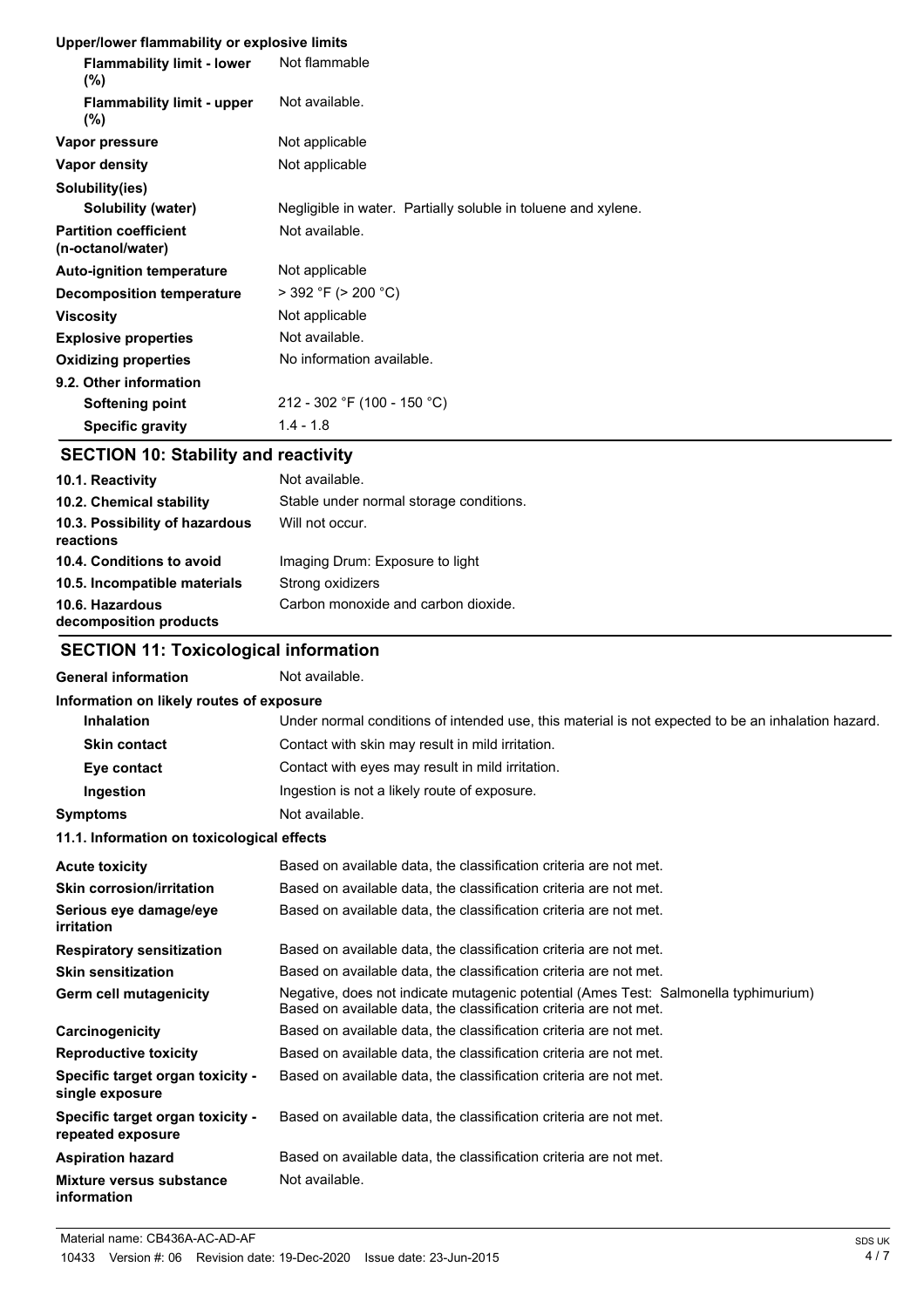### **SECTION 12: Ecological information**

| 12.1. Toxicity                                            | $LL50:$ > 1000 mg/l, Rainbow Trout, 96.00 Hours |                                         |                       |
|-----------------------------------------------------------|-------------------------------------------------|-----------------------------------------|-----------------------|
| <b>Product</b>                                            |                                                 | <b>Species</b>                          | <b>Test Results</b>   |
| CB436A-AC-AD-AF                                           |                                                 |                                         |                       |
| <b>Aquatic</b>                                            |                                                 |                                         |                       |
| Fish                                                      | LL50                                            | <b>Rainbow Trout</b>                    | > 1000 mg/l, 96 Hours |
| 12.2. Persistence and<br>degradability                    | Not available.                                  |                                         |                       |
| 12.3. Bioaccumulative potential                           | Not available.                                  |                                         |                       |
| <b>Partition coefficient</b><br>n-octanol/water (log Kow) | Not available.                                  |                                         |                       |
| <b>Bioconcentration factor (BCF)</b>                      | Not available.                                  |                                         |                       |
| 12.4. Mobility in soil                                    | Not available.                                  |                                         |                       |
| 12.5. Results of PBT and vPvB<br>assessment               |                                                 | Not a PBT or vPvB substance or mixture. |                       |
| 12.6. Other adverse effects                               | Not available.                                  |                                         |                       |

#### **SECTION 13: Disposal considerations**

| 13.1. Waste treatment methods |                                                                                                                                                                                                                              |
|-------------------------------|------------------------------------------------------------------------------------------------------------------------------------------------------------------------------------------------------------------------------|
| <b>Residual waste</b>         | Not available.                                                                                                                                                                                                               |
| Contaminated packaging        | Not available.                                                                                                                                                                                                               |
| EU waste code                 | Not available.                                                                                                                                                                                                               |
| Disposal methods/information  | Do not shred toner cartridge, unless dust-explosion prevention measures are taken. Finely<br>dispersed particles may form explosive mixtures in air. Dispose of in compliance with federal,<br>state, and local regulations. |
|                               | HP's Planet Partners (trademark) supplies recycling program enables simple, convenient recycling                                                                                                                             |

of HP original inkjet and LaserJet supplies. For more information and to determine if this service is available in your location, please visit http://www.hp.com/recycle.

### **SECTION 14: Transport information**

#### **DOT**

Not regulated as dangerous goods.

#### **IATA**

| UN2807<br><b>Magentized Material</b>        |
|---------------------------------------------|
|                                             |
| Not available.                              |
|                                             |
| Not available.                              |
| No.                                         |
| Special precautions for user Not available. |
|                                             |
|                                             |

Not regulated as dangerous goods.

### **ADR**

Not regulated as dangerous goods.

**Further information**

105or more of these cartridges shipped together in a single package (e.g., box, container), by air, are regulated as a magnetized material. These requirements do not apply to single or dual pack cartridges contained in an original HP package and shrink wrapped on a pallet for shipment by air.

#### **SECTION 15: Regulatory information**

**15.1. Safety, health and environmental regulations/legislation specific for the substance or mixture**

#### **EU regulations**

**Regulation (EC) No. 1005/2009 on substances that deplete the ozone layer, Annex I and II, as amended** Not listed.

### **Regulation (EC) No. 850/2004 On persistent organic pollutants, Annex I as amended** Not listed.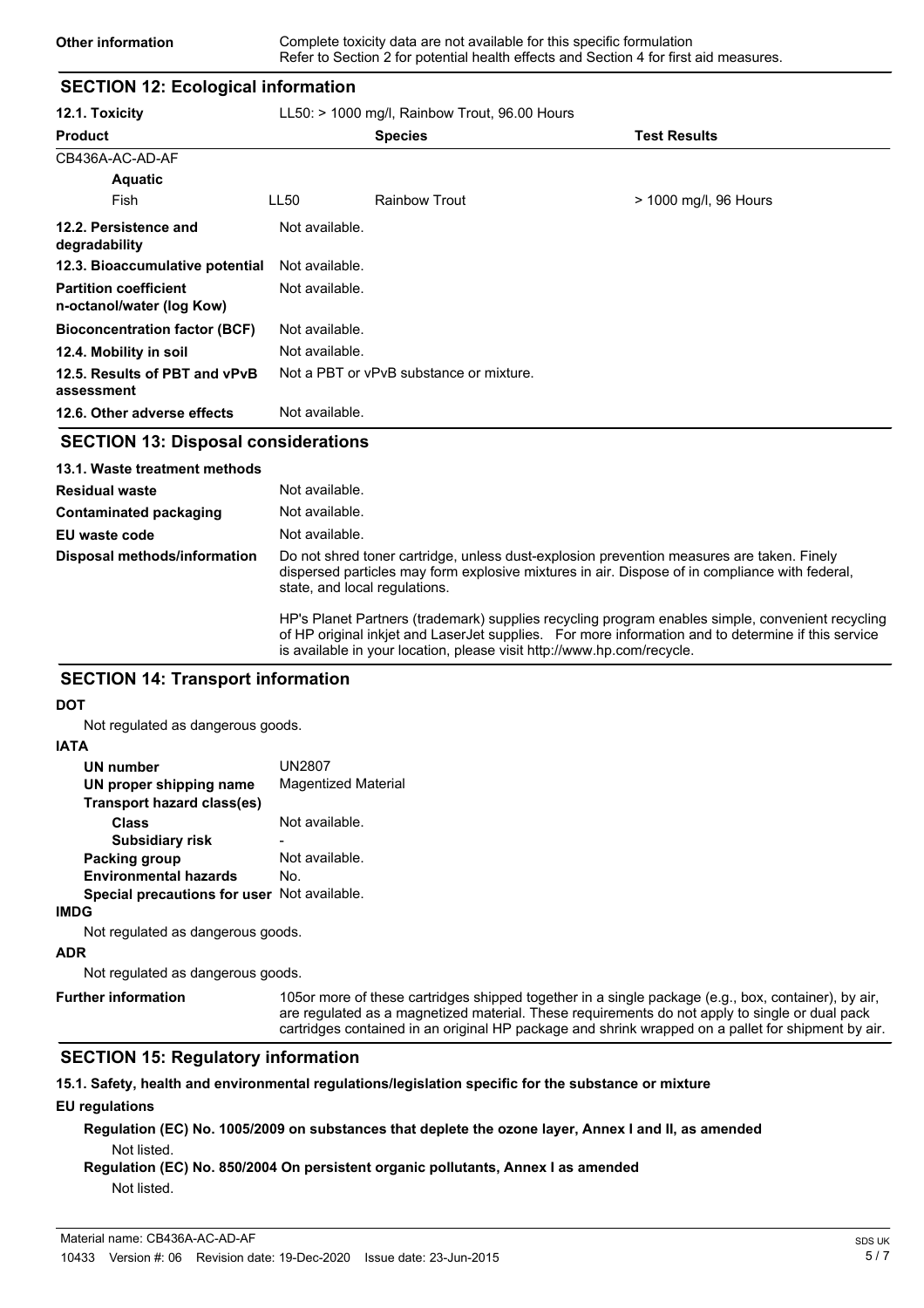| Not listed.                                        | Regulation (EU) No. 649/2012 concerning the export and import of dangerous chemicals, Annex I, Part 1 as amended                                                                                                                                                                                                  |
|----------------------------------------------------|-------------------------------------------------------------------------------------------------------------------------------------------------------------------------------------------------------------------------------------------------------------------------------------------------------------------|
| Not listed.                                        | Regulation (EU) No. 649/2012 concerning the export and import of dangerous chemicals, Annex I, Part 2 as amended                                                                                                                                                                                                  |
| Not listed.                                        | Regulation (EU) No. 649/2012 concerning the export and import of dangerous chemicals, Annex I, Part 3 as amended                                                                                                                                                                                                  |
| Not listed.                                        | Regulation (EU) No. 649/2012 concerning the export and import of dangerous chemicals, Annex V as amended                                                                                                                                                                                                          |
|                                                    | Regulation (EC) No. 166/2006 Annex II Pollutant Release and Transfer Registry, as amended                                                                                                                                                                                                                         |
| Not listed.<br>Not listed.                         | Regulation (EC) No. 1907/2006, REACH Article 59(10) Candidate List as currently published by ECHA                                                                                                                                                                                                                 |
| Authorizations                                     |                                                                                                                                                                                                                                                                                                                   |
| Not listed.                                        | Regulation (EC) No. 1907/2006, REACH Annex XIV Substances subject to authorization, as amended                                                                                                                                                                                                                    |
| <b>Restrictions on use</b>                         |                                                                                                                                                                                                                                                                                                                   |
|                                                    | Regulation (EC) No. 1907/2006, REACH Annex XVII Substances subject to restriction on marketing and use as amended                                                                                                                                                                                                 |
| Not listed.                                        |                                                                                                                                                                                                                                                                                                                   |
| work, as amended                                   | Directive 2004/37/EC: on the protection of workers from the risks related to exposure to carcinogens and mutagens at                                                                                                                                                                                              |
| Not listed.                                        |                                                                                                                                                                                                                                                                                                                   |
| <b>Other EU regulations</b>                        |                                                                                                                                                                                                                                                                                                                   |
|                                                    | Directive 2012/18/EU on major accident hazards involving dangerous substances, as amended                                                                                                                                                                                                                         |
| Not listed.                                        |                                                                                                                                                                                                                                                                                                                   |
| <b>Other regulations</b>                           | All chemical substances in this HP product have been notified or are exempt from notification<br>under chemical substances notification laws in the following countries: US (TSCA), EU<br>(EINECS/ELINCS), Switzerland, Canada (DSL/NDSL), Australia, Japan, Philippines, South Korea,<br>New Zealand, and China. |
| <b>Other information</b>                           | This Safety Data Sheet complies with the requirements of Regulation (EU) 2015/830.<br>Classification according to Regulation (EC) No 1272/2008 as amended.                                                                                                                                                        |
| <b>National regulations</b>                        | Not available.                                                                                                                                                                                                                                                                                                    |
| 15.2. Chemical safety<br>assessment                | See attached SUMI or GEIS document, if applicable.                                                                                                                                                                                                                                                                |
| <b>SECTION 16: Other information</b>               |                                                                                                                                                                                                                                                                                                                   |
| <b>References</b>                                  | Regulation (EC) No. 1907/2006 of December 18, 2006 concerning the Registration, Evaluation,<br>Authorization and Restriction of Chemicals (REACH) and establishing a European Chemicals<br>Agency (REACH).                                                                                                        |
|                                                    | Regulation (EU) 2015/830 of May 28, 2015 amending Regulation (EC) No. 1907/2006.                                                                                                                                                                                                                                  |
|                                                    | Regulation (EC) No. 1272/2008 of December 16, 2008 on classification, labeling and packaging of<br>substances and mixtures, and amendments (CLP).                                                                                                                                                                 |
| Information on evaluation<br>method leading to the | The classification for health and environmental hazards is derived by a combination of calculation<br>methods and test data, if available.                                                                                                                                                                        |

**classification of mixture Full text of any H-statements** None. **not written out in full under Sections 2 to 15 Revision information** None.

**Training information** Follow training instructions when handling this material.